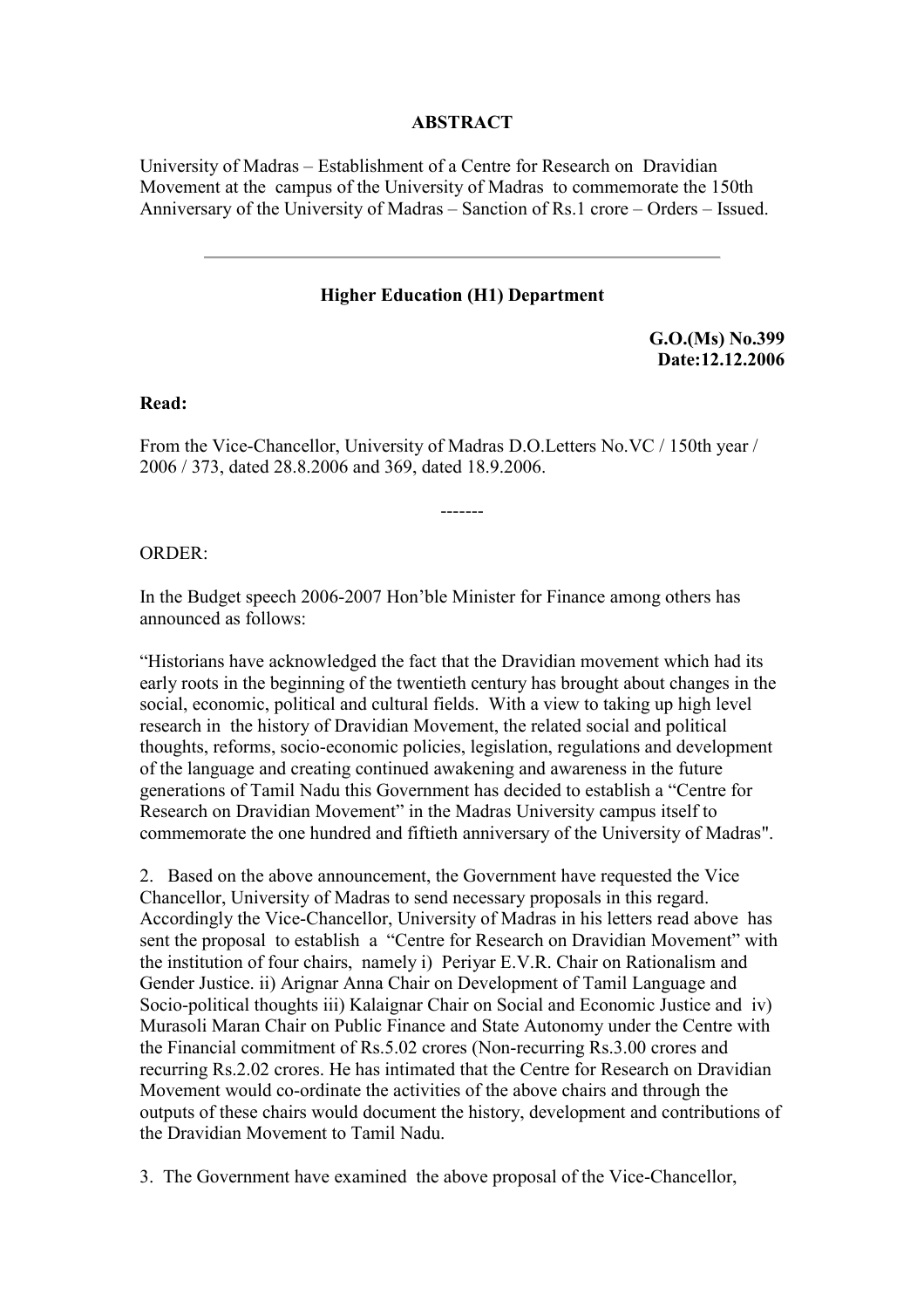University of Madras in detail. The Government after careful consideration direct that a "Centre for Research on Dravidian Movement" be established at the Madras University campus at a cost of Rs.3.9639 crores as detailed below with the institution of four chairs, viz:-

- 1. i) Periyar E.V.R. Chair on Rationalism and Gender Justice.
- 2. ii) Arignar Anna Chair on Development of Tamil Language and Sociopolitical thoughts
- iii) Chair on Social, Economic and Equal Justice and
- iv) Chair on Federalism at the centre and Autonomy for the States

## **Recurring**

| Professor           | One Post   | $\text{Rs.}0.2245$ crore For 5 years        |
|---------------------|------------|---------------------------------------------|
| Reader              | Four posts | $\text{Rs.}0.6694$ crore For 5 years        |
| Research<br>Fellows | Five posts | $\vert$ Rs.0.0180 crore $\vert$ For 5 years |
| Assistant           | One Post   | $\text{Rs.}0.0520$ crore For 5 years        |
|                     | Total      | $Rs.0.9639$ crores                          |

## **Non-Recurring**

Construction of Buildings Rs.2.00 crores

Air-conditioning, Furniture equipments, Library facilities, Computerisation etc., Rs.1.00 crore

 ------------- Total Rs.3.00 crores -------------- Grant Total Rs. 3.9639 crores

4. The Government sanction a sum of Rs.1.00 crore (Rupees One crore only) for creation of an endowment fund in the University of Madras towards the establishment of the "Centre for Research on Dravidian Movement" with the Institution of four chairs as mentioned in para 3 above. The Registrar, University of Madras shall keep this money as fixed deposit in Tamil Nadu Power Finance Corporation / Banks so as to earn higher rate of Interest and the interest earned on this amount shall be utilised for the purpose mentioned in para 3 above. The University of Madras is requested to meet the balance amount of Rs.2.9639 crores from the grant obtained from Government of India.

5. The expenditure shall be debited to"2202 General education-03, University and Higher Education –102. Assistance to University-I Non-plan AA Madras University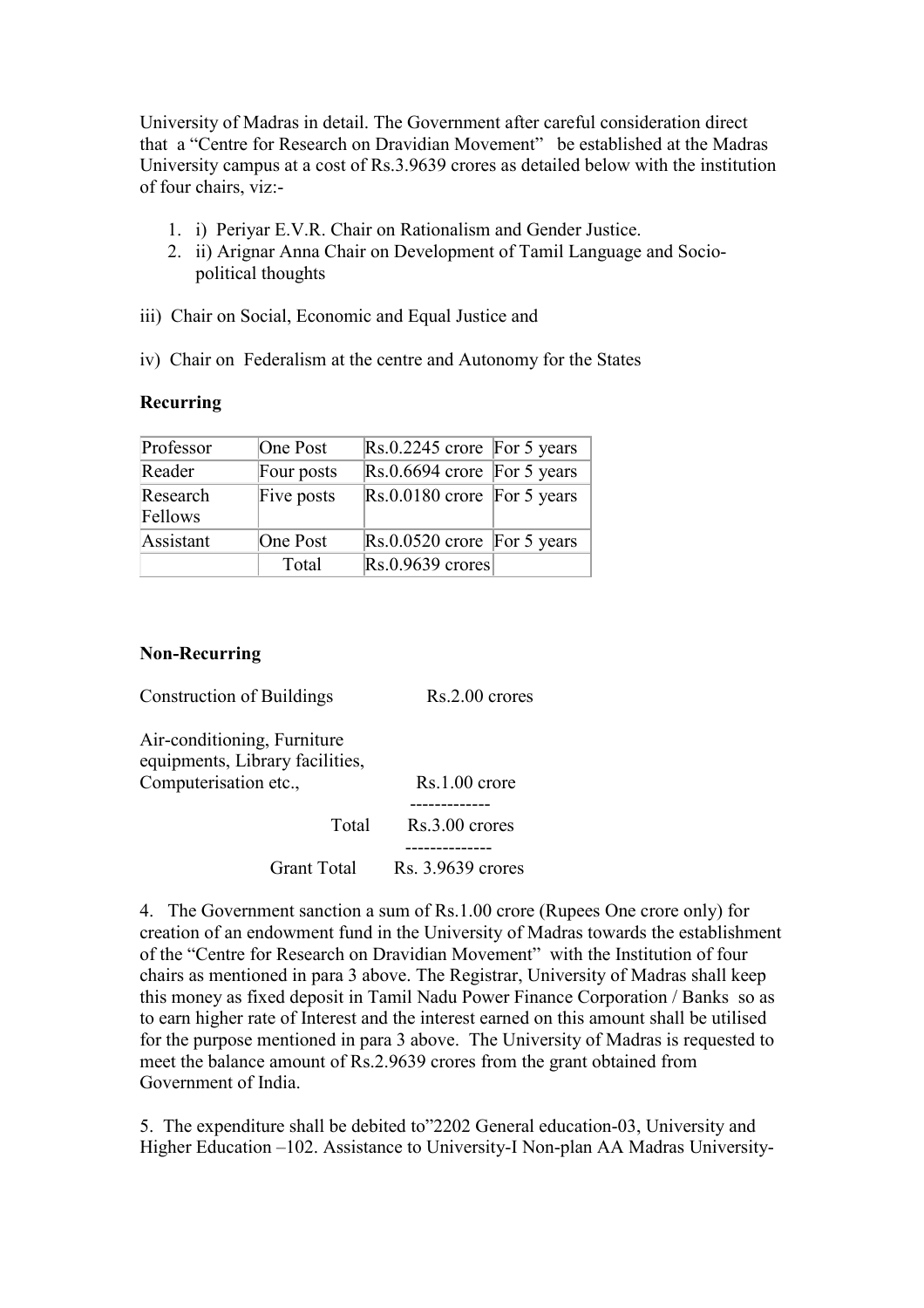09 Grants for Specific Scheme [DPC 2202 03 102 AA 0932]

6. The expenditure sanctioned in para 4 above shall constitute an item of "New service" and approval of the Legislature will be obtained in due course. Pending approval of Legislature, the expenditure will be met by an advance from the Contingency Fund. Orders regarding this, will be issued by the Government in Finance (BG-I) Department separately. The Director of Collegiate Education is requested to apply to the Government in Finance(BG-I) Department in the prescribed Proforma along with this order for sanction of an advance from the Contingency Fund. The Director of Collegiate Education is also requested to send necessary draft explanatory notes for the inclusion of the above expenditure in the supplementary Estimates 2006-2007 without fail.

7. The Director of Collegiate Education, Chennai-6 is requested to release the amount sanctioned in para 4 above on receipt of claims from the above said University. The Registrar, University of Madras is requested to send the Utilisation certificate to the Director of Collegiate Education, Chennai as well as to Government in due course.

8. This order issues with the concurrence of the Finance Department vide its U.O.No.464/SS Dr.(KSG) 06, dated 12.12.2006.

(By Order of the Governor)

**K.Ganesan Special Commissioner and Secretary to Government**

To

The Vice-Chancellor/The Registrar, University of Madras, Chennai 600 005.

The Finance Officer, University of Madras, Chennai 600 005.

The Director of Collegiate Education, Chennai–6.

The Director of Local Fund Audit, Chennai-108

The Accountant General, Chennai 18/35.

The Pay and Accounts Officer, Chennai– 35.

Copy to

Chief Minister's Office, Chennai-9

Senior P.A.to Hon'ble Minister (Finance), Chennai-9

Senior P.A.to Hon'ble Minister (HE), Chennai-9